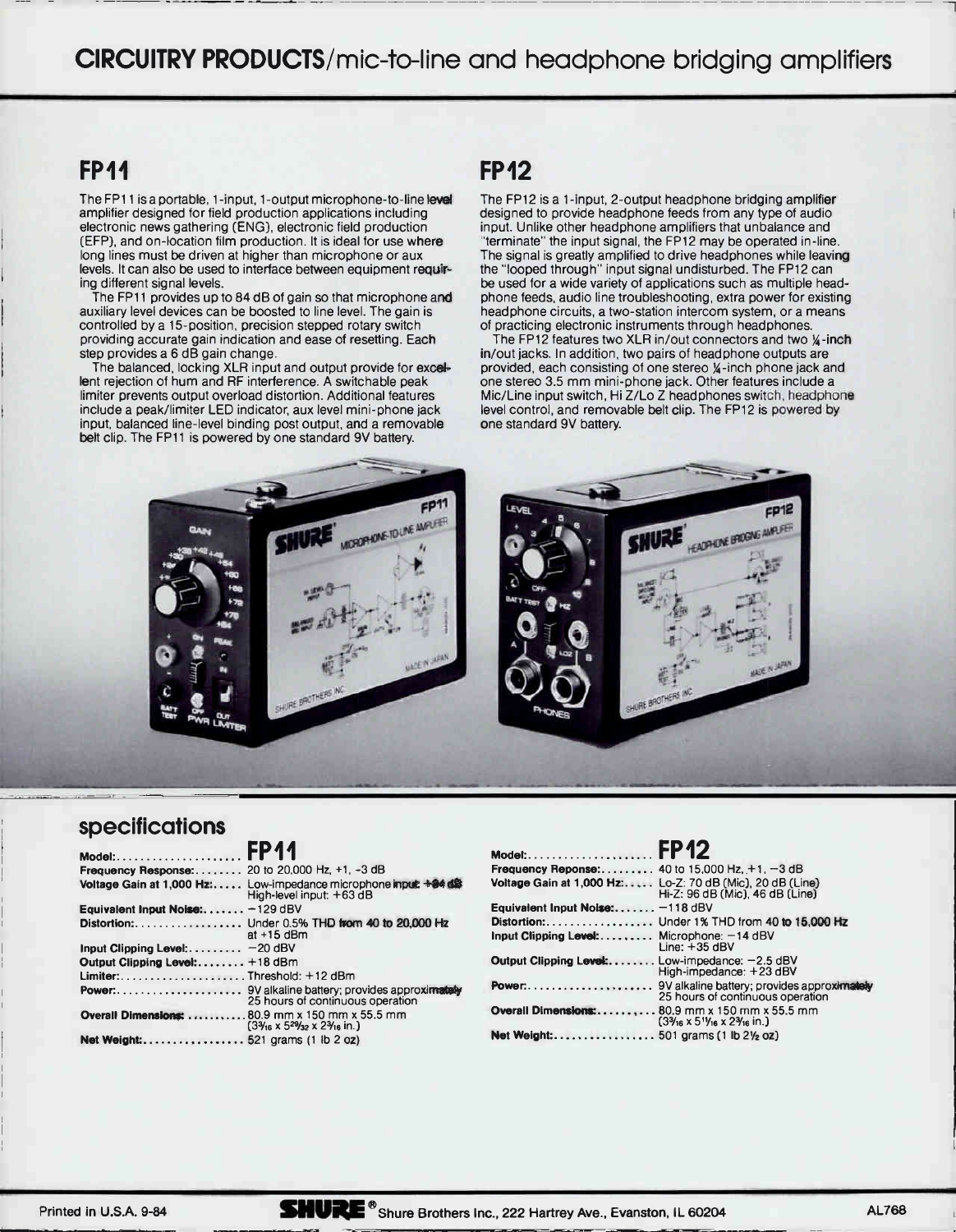$\mathcal{L}^{\text{max}}_{\text{max}}$  .

 $\mathcal{L}(\mathcal{L}(\mathcal{L}(\mathcal{L}(\mathcal{L}(\mathcal{L}(\mathcal{L}(\mathcal{L}(\mathcal{L}(\mathcal{L}(\mathcal{L}(\mathcal{L}(\mathcal{L}(\mathcal{L}(\mathcal{L}(\mathcal{L}(\mathcal{L}(\mathcal{L}(\mathcal{L}(\mathcal{L}(\mathcal{L}(\mathcal{L}(\mathcal{L}(\mathcal{L}(\mathcal{L}(\mathcal{L}(\mathcal{L}(\mathcal{L}(\mathcal{L}(\mathcal{L}(\mathcal{L}(\mathcal{L}(\mathcal{L}(\mathcal{L}(\mathcal{L}(\mathcal{L}(\mathcal{$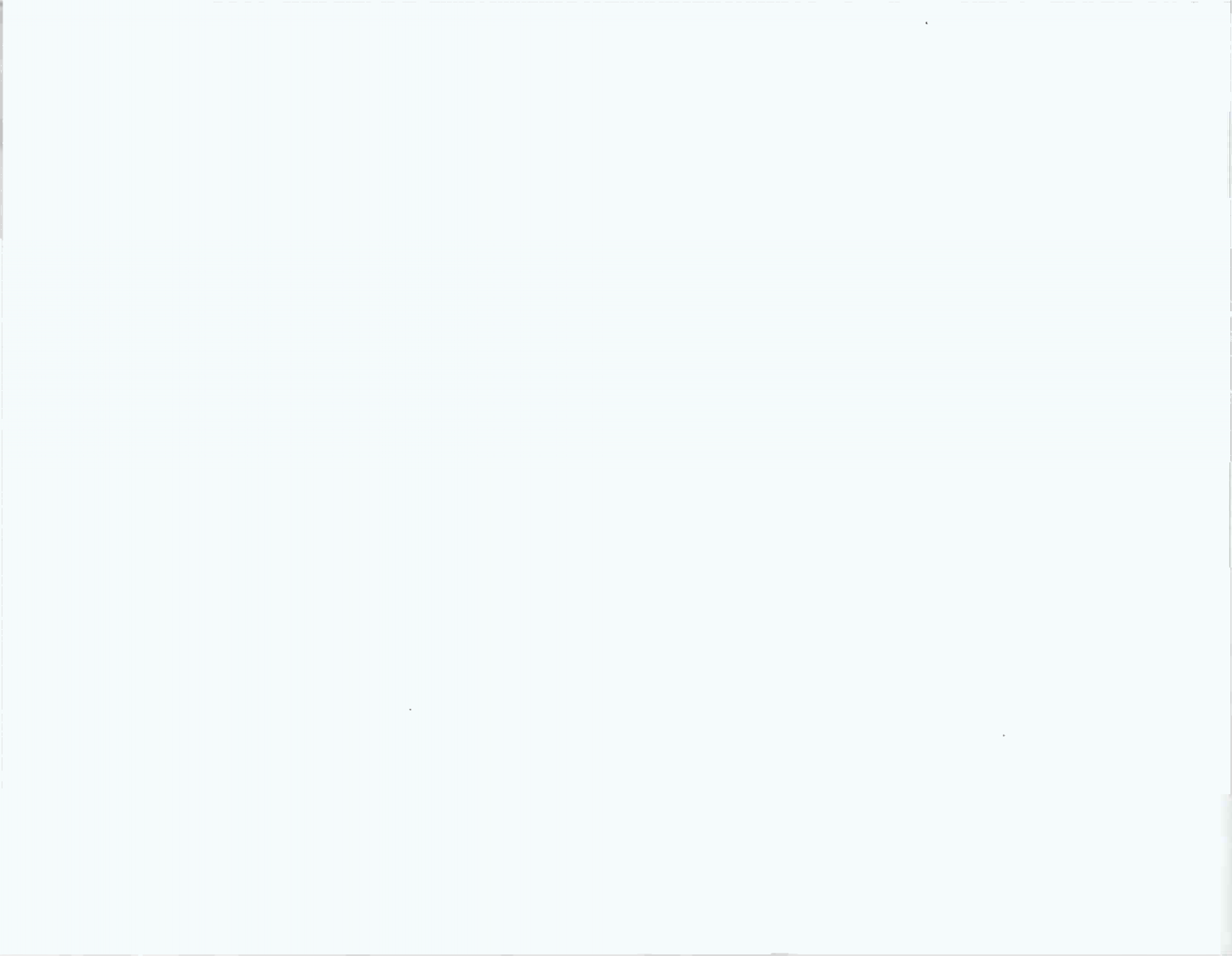# SM83

The SM83 has been specifically designed to provide superior quality sound reproduction in professional broadcasting, film, and related sound reinforcement applications. It features a widerange frequency response, specially tailored to provide more natural sound.This response is achieved by an electronically created dip at 730 Hz to overcome the chest resonance phenomenon, and by an acoustically generated high-frequency boost above 3 kHz resulting in a cleaner, more pleasing sound than other lavalier mics. In addition, a 12 dB per octave rolloff below 100 Hz helps reduce room noise and other undesirable lowfrequency signals.

The Shure-developed amplifier supplied with the SM83 is compact, lightweight and can easily clip onto a belt or fit into a pocket. It is powered by a standard, readily available nine-volt battery or by simplex power from an external source (such as Shure M267 and M268 Mixers or PS1 and PS1E2 Power Supplies) or virtually any microphone power supply providing 5 to 52 Vdc simplex voltage. And, the amplifier has extensive RF and hum shielding to reduce the effects of electromagnetic and electro-

static interference.The microphone and cable are easily detached from the amplifier for easy storage.

To minimize cable visibility, the SM83's cord exits from the side and can be easily hidden behind a tie, blouse or shirt.This unique design feature combined with the microphone's innovative mounting hardware, small size and non-reflective black finish provide for an inconspicious on-camera appearance.

The SM83 is supplied with a versatile system of hardware that permits a wide variety of unobtrusive mounting techniques.Three mounting means are provided: a single-mount tie bar; a dualmount tie bar (for mounting two microphones simultaneously); and two multi-purpose mounting blocks which may be connected to a lanyard, or sewn, pinned or taped onto clothing. Also supplied is an acoustic windscreen for outdoor use.

The SM83 is extremely rugged and offers outstanding reliability. In addition, it is field-serviceable.The cartridge assembly is accessible by simply unscrewing the microphone cap. Cable replacement requires only a screwdriver, no soldering is necessary.



## specifications

#### Model\* SM83

| Frequency Response: 80 to 20,000 Hz |                                                                                                                                                                 |
|-------------------------------------|-----------------------------------------------------------------------------------------------------------------------------------------------------------------|
| Polar Pattern: Omnidirectional      |                                                                                                                                                                 |
| Impedance Rating:  150 ohms         |                                                                                                                                                                 |
| Output Level                        | Open Circuit Voltage:  0.35 mV ( $-69.0$ dB, 0 dB = $1V/\mu$ bar)                                                                                               |
|                                     | <b>Output Noise:</b> (equivalent sound pressure levels: meas<br>with true rms voltmeter)<br>22 dB typical, A weighted<br>28 dB typical, weighted per DIN 45 405 |
|                                     | Hum Pickup:  - 10.0 dB equivalent SPL in a 1 millioers<br>field $(60$ Hz)                                                                                       |
|                                     | Microphone: 3m (10 ft), two-conductor,<br>shielded with miniature 3-pin connector                                                                               |
|                                     | Amplifier: 3m (10 ft), two-conductor, shie                                                                                                                      |

|             | Open Circuit Voltage:  0.35 mV ( $-69.0$ dB, 0 dB = $1$ V/ $\mu$ bar)                                                                                               |
|-------------|---------------------------------------------------------------------------------------------------------------------------------------------------------------------|
|             | <b>Output Noise:</b> (equivalent sound pressure levels: measured<br>with true rms voltmeter)<br>22 dB typical, A-weighted<br>28 dB typical, weighted per DIN 45 405 |
| Hum Pickup: | - 10.0 dB equivalent SPL in a 1 millioersted<br>field $(60$ Hz)                                                                                                     |
|             | Microphone: 3m (10 ft), two-conductor,<br>shielded with miniature 3-pin connector                                                                                   |
|             | Amplifier: 3m (10 ft), two-conductor, shielded,<br>TRIPLE-FLEX <sup>®</sup> with 3-pin professional audio<br>connector                                              |

| Dimensions:                   | Microphone: 19.6 mm L x 11.2 mm Dia.<br>$(3/4 \times 7/16)$ in.)                                                              |
|-------------------------------|-------------------------------------------------------------------------------------------------------------------------------|
|                               | Amplifier: 23.1 mm Hx49.0 mm Wx94.8 mm D<br>$(29/32 \times 115/16 \times 33/4 \text{ in.})$                                   |
| Net Weight:                   | Microphone: 45 grams (1.58 oz)<br>Amplifier: 270 grams (9.45 oz) incl. battery                                                |
| Power                         | Battery: 9 Vdc (transistor radio type, alkaline<br>recommended) approximately 1600 hours<br>continuous use with fresh battery |
|                               | Simplex Voltage: 5 to 52 Vdc; 0.33 mA current<br>drain                                                                        |
| <b>Supplied Accessories: </b> | Single-mount tie bar, dual-mount tie bar.<br>two multi-purpose mounting blocks.<br>windscreen, storage/carrying bag           |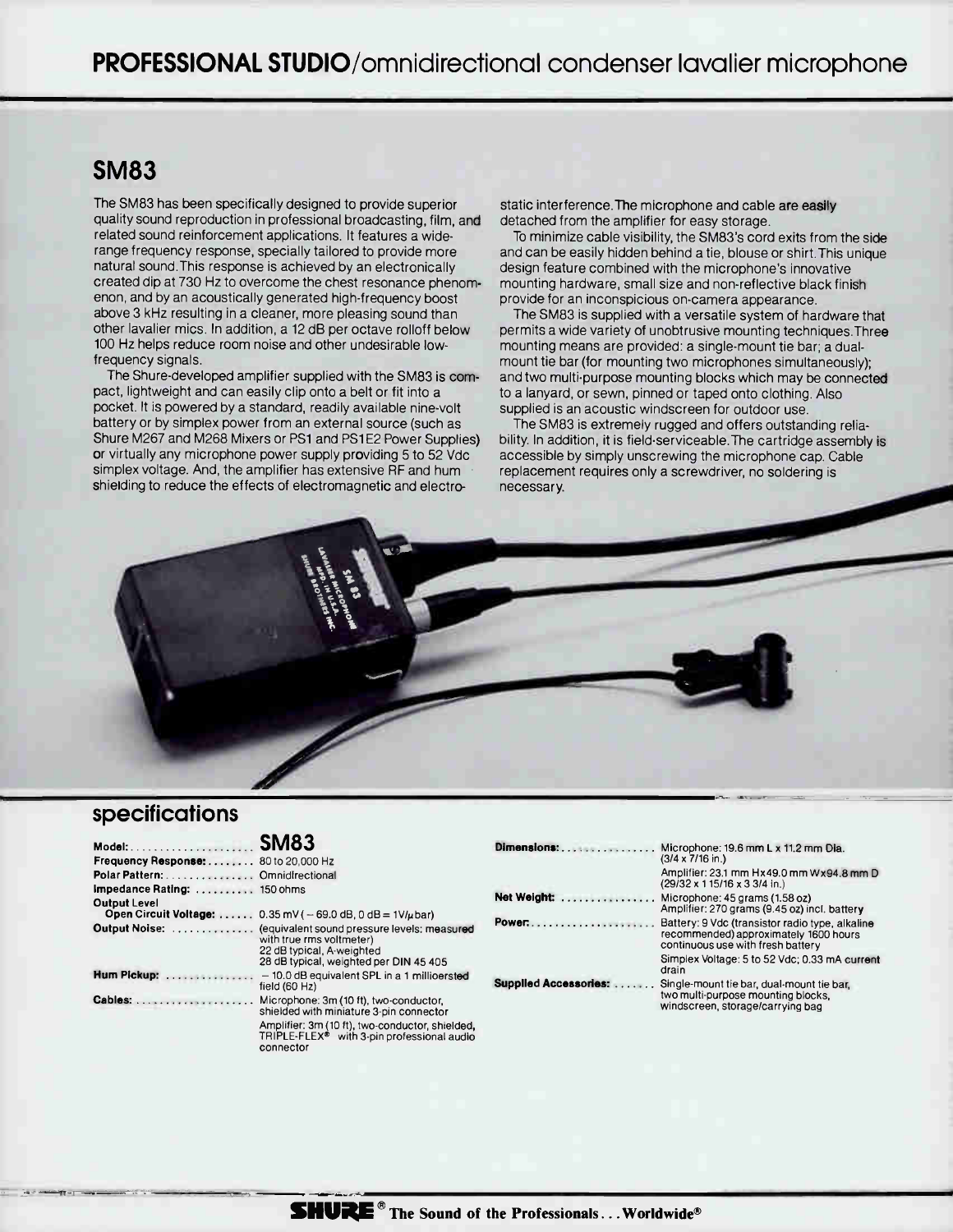# FP31

A compact, portable microphone mixer specially designed for electronic news gathering (ENG) and electronic field production (EFP) use, including film, video, and remote broadcast applications. Measuring just  $6\frac{5}{16}$ " x  $5\frac{5}{16}$ " x  $1\frac{7}{8}$ ", the FP31 incorporates the features most requested by audio engineers, electronic news professionals, sportscasters, and film and video sound engineers.

The FP31 provides a wide, flat frequency response, low distortion, and up to +18 dBm output (up to +22 dBm with 18Vdc supply). The unit features extremely low internal noise and switchable lowcut filters for each input that effectively reject low-frequency handling and wind noise.

Three XLR connector inputs and two outputs are provided, each switchable for either microphone- or line-level operation. A master level control sets the output level. Incorporated in the FP31 is a built-in slate microphone for voice announcements and emergency field use. The microphone is controlled by a pushbutton that also activates a timed (one second) low-frequency slate tone.

Additional features include a flashing LED to remind you the mixer is on, professional quality VU meter, timed meter lamp, peak LED overload/limiter indicator, adjustable limiter, tone oscillator, and stereo headphone mini- and  $\frac{1}{4}$  jacks. The headphone outputs can be used as additional unbalanced line feeds for connection to tape recorders, power amplifiers, or to the Shure 50AC Acoustic Coupler.

The FP31's versatility is enhanced by switchable simplex (phantom) or A-B power at each input for use with condenser microphones, a tape out mini-jack for connection to a cassette recorder, a coaxial battery jack permitting optional connection to external battery or power supplies, and a battery compartment that accommodates three standard 9V batteries. Batteries can be tested without program interruption.

Supplied with the FP31 is a removable shoulder strap and a rugged, carrying case which allows easy access to every mixer function and lets you piggyback the mixer on your VCR or other equipment.



## specifications

Model: FP31

Frequency Response: Voltage Gain: • 2 dB from 30 to 20,000 Hz Outputs terminated: line 600 ohms, microphone 150 ohms, headphone 200 ohms Input **Output** 

|                        | <b>LIBE</b>                                                               | <b>MICRODITORS</b>                           | <b>REDG</b> |
|------------------------|---------------------------------------------------------------------------|----------------------------------------------|-------------|
| Microphone             | 90dB                                                                      | 40dB                                         | $68$ dB     |
| Line                   | 40dB                                                                      | $-10$ dB                                     | 18dB        |
|                        |                                                                           |                                              |             |
|                        |                                                                           | Equivalent input noise: less than $-129$ dBV |             |
| Distortion:            | +4 dBm output                                                             | Under 0.25% THD from 50 to 20,000 Hz at      |             |
| Input Clipping Level:  | Line: $+3$ to $+33$                                                       | Microphone: -47 dBV to -17 dBV               |             |
| Output Clipping Level: | Microphone: -34 dBV<br>Line: $+18$ dBm<br>Tape: $-6$ dBV<br>Phone: +4 dBV |                                              |             |
|                        |                                                                           |                                              |             |

|                                        | Limiter: Threshold: +14 dBm (adjustable to other<br>levels)                                                                                |
|----------------------------------------|--------------------------------------------------------------------------------------------------------------------------------------------|
|                                        | Recovery Time: 500 msec typical                                                                                                            |
| Peak Indicator:                        | Lights 6 dB below clipping or at onset of<br>limiter action                                                                                |
| <b>VU Meter:</b>                       | Calibrated for +4 dBm into 600 ohms at<br>O VU; adjustable to other standards                                                              |
| Slate Microphone:                      | . Omnidirectional electret condenser with<br>AGC (8 hour life, typical)                                                                    |
| Power:                                 |                                                                                                                                            |
|                                        | Mixer and Simplex Power:  Supplied by two internal 9V alkaline bat-<br>teries or external 11 to 18 Vdc supply                              |
|                                        | <b>Simplex Power:</b> 11 to 18 Vdc nominal through $620\Omega$                                                                             |
|                                        | <b>A-B Power:</b> Supplied by additional 9V alkaline battery                                                                               |
|                                        | <b>Dimensions:</b> $\ldots$ , $\ldots$ , $\ldots$ , $\ldots$ , 48.3 mm H x 160 mm W x 135 mm D<br>$(1\% \times 6\% \times 5\% \text{ in})$ |
| <b>Net Weight:</b> 1 kg (2 lb., 3 oz.) |                                                                                                                                            |
|                                        | Supplied Accessories:  Removable shoulder strap, carrying case                                                                             |

le"

-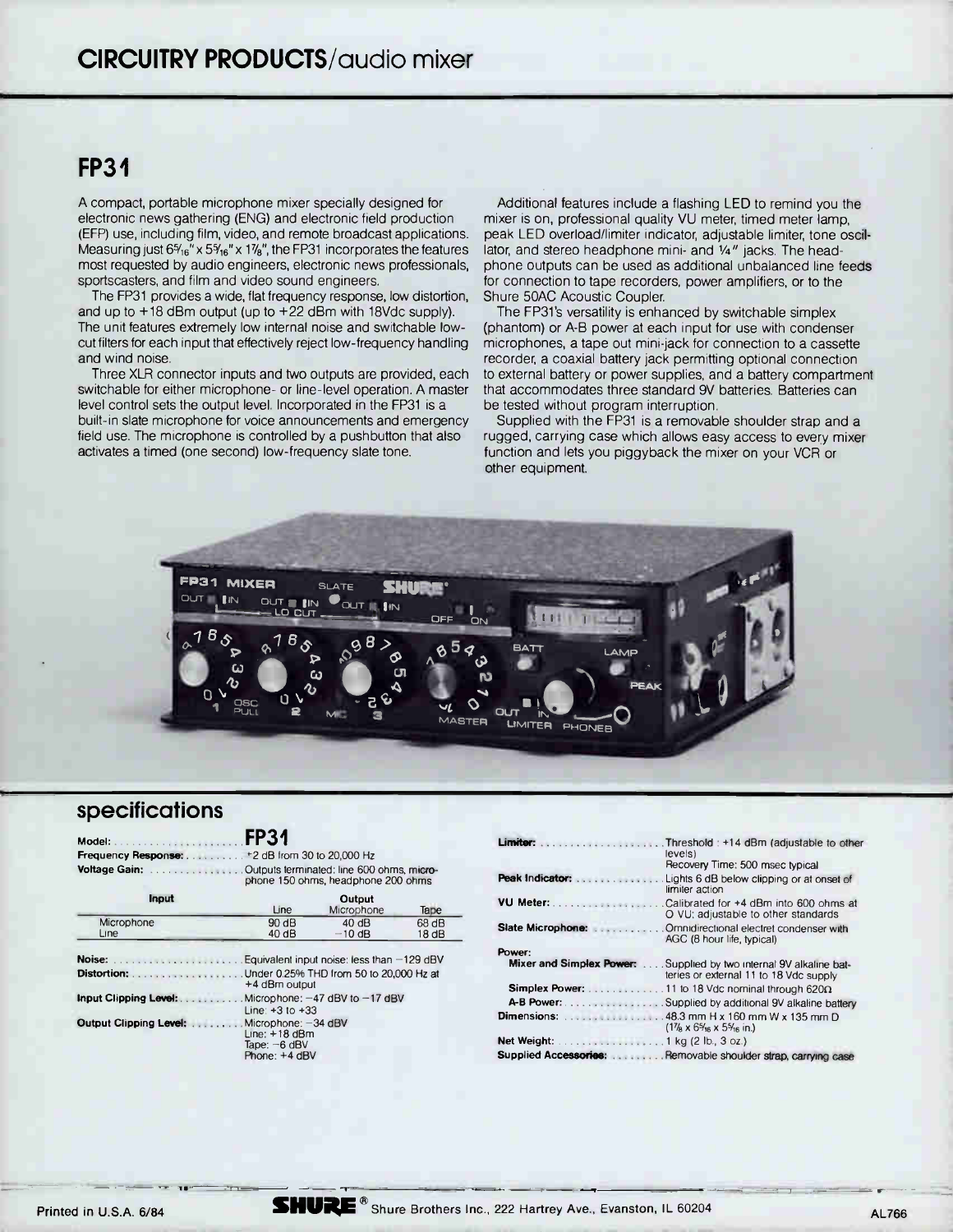# **FP42**

Field production technicians suffering from audio headaches can rejoice. Shure has a cure in the FP42—an extraordinarily reliable, compact, feature-packed stereo audio mixer. The FP42 follows in the illustrious footsteps of Shure's classic, industry-standard M267, combining Shure ruggedness with all the convenient features that make the M267 so popular—plus full stereo capability!

The FP42 handles remote mixing jobs with its two outputs (one for each stereo channel) and four balanced inputs, each switchable for line or mic level operation. Each input channel also has a low-frequency rolloff switch and a center-detented stereo pan pot for convenient stereo mixing. There's also a concentric clutched stereo master level control and a pull-pot cueing feature that permits cueing or checking each input via headphones.

Like the M267, the FP42 can be battery or AC-operated. Miniand 1/4-inch stereo headphone jacks with level control are included, and the dual VU meters may be calibrated for +4 and +8 dBm with a range switch. And there's much more: built-in stereo peak limiters with LED indicators, battery check function (with no program interruption), phantom power for condenser microphone operation, a tone oscillator for line tests and level checks, a direct mix bus for stacking units—everything a remote broadcast professional needs in a portable mixer.

The FP42 is a true professional unit, designed to provide extremely low noise, distortion, and RF susceptibility. Its wide, flat frequency response and extreme ruggedness make it ideal for the most demanding applications. And it's compact enough to be used anywhere.

Put Shure quality together with functional features, and you've got a mixer designed with professionals in mind. Simply stated, the FP42 is the finest portable stereo mixer available.



#### specifications

Model: FP42

Frequency Response: ......... ±2dB from 30 to 20,000 Hz Voltage Gain:

| <b>INDUL</b>                  |       |                 | <b>UUIDUI</b>                                                  |         |                                                |
|-------------------------------|-------|-----------------|----------------------------------------------------------------|---------|------------------------------------------------|
|                               | Line  | Microphone      | Mix Bus                                                        | Phones  | Phones (Cue)                                   |
| Low-impedance                 |       |                 |                                                                |         |                                                |
| microphone                    | 90 dB | 40dB            | 25 dB                                                          | 100dB   | 100dB                                          |
| Line                          | 40dB  | $-10$ dB        | $-25$ dB                                                       | 50dB    | 50dB                                           |
| Mix Bus                       | 55 dB | 5 dB            |                                                                | $62$ dB | 65 dB                                          |
| Noise:                        |       |                 | Equivalent input noise: less than $-129$ dBV                   |         |                                                |
| Distortion:                   |       |                 | Under 0.4% THD from 30 to 20,000 Hz at<br>+15 dBm output level |         | +15 dBm output; under 0.5% IM distortion up to |
| Input Clipping Level:         |       |                 | Microphone: $-35$ dBV to $-5$ dBV                              |         |                                                |
|                               |       | Mix Bus: 0 dBV  | Line: $+15$ dBV to $+45$ dBV                                   |         |                                                |
| <b>Output Clipping Level:</b> |       | Line: $+17$ dBV | Microphone: $-33$ dBV                                          |         |                                                |

|                                      | Threshold: $+8$ to $+14$ dBm, adjustable<br>Attack Time: 3 msec typical<br>Recovery Time: 500 msec typical                                     |
|--------------------------------------|------------------------------------------------------------------------------------------------------------------------------------------------|
| Peak Indicator:                      | Lights 7 dB below 5% THD clipping point or<br>at limiter threshold. Separate indicator for<br>each output                                      |
| <b>Phantom Power:</b> 30 Vdc nominal |                                                                                                                                                |
|                                      | <b>Operating Voltage:</b> AC operation: 120/240 Vac $\pm$ 10%, 50/60 Hz,<br>internally selectable<br>DC operation: 27 Vdc @ 30 mA idle current |
| <b>Battery Operation:</b>            | Built-in battery compartment uses three readily<br>available 9V alkaline batteries; provides<br>approximately 8 hours of continuous operation  |
|                                      | <b>Certification:</b> UL listed and CSA listed as Certified                                                                                    |
|                                      |                                                                                                                                                |
|                                      |                                                                                                                                                |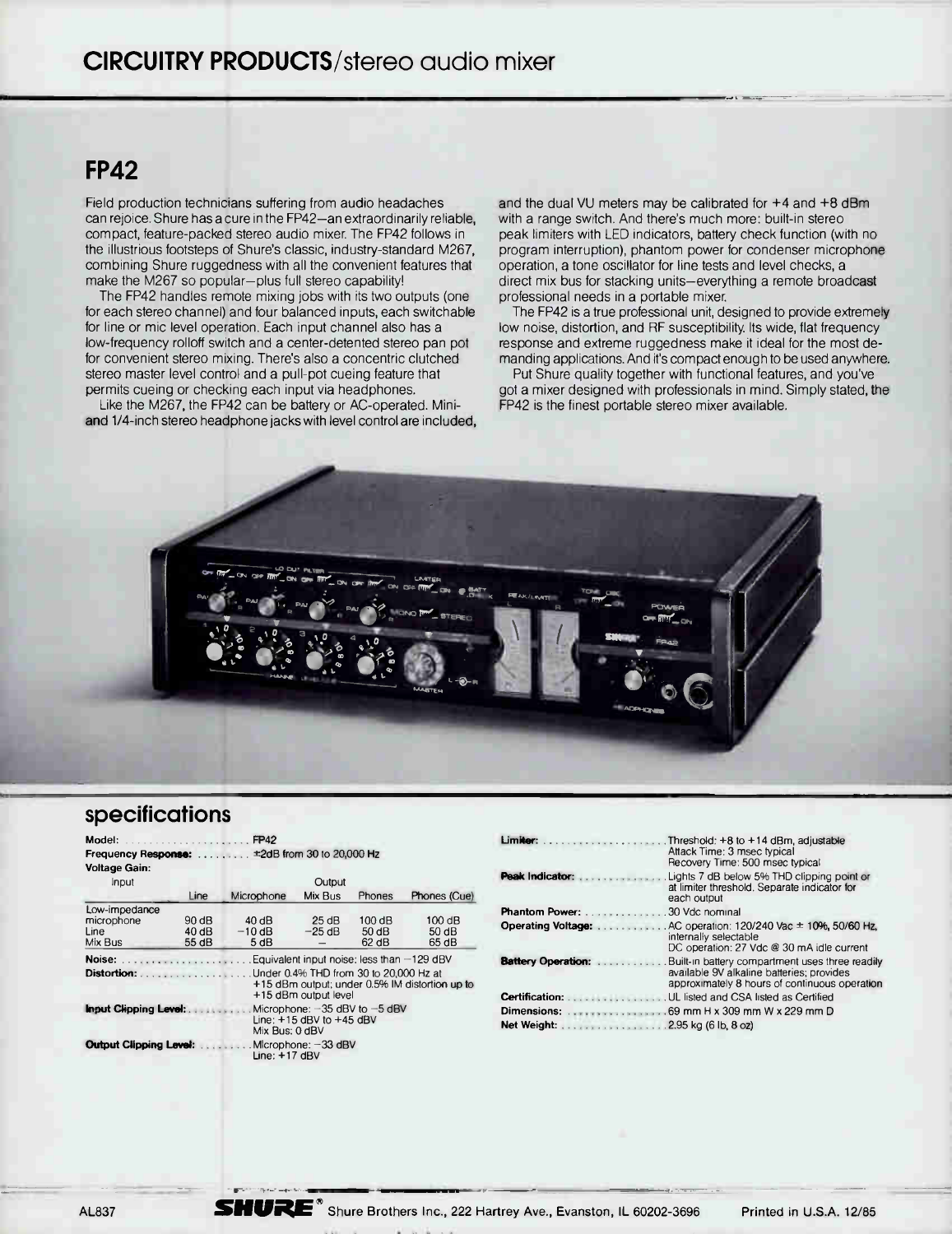# FP32

Professional users asked for it, and Shure delivered! Shure's FP32 Stereo Mixer definitively answers the demand for a reliable, rugged, compact stereo audio mixer. Electronic news gatherers and field production specialists agree: the FP32 handles their stringent demands with the utmost aplomb.

The FP32 shares many design characteristics with Shure's spectacularly successful mono FP31 Mixer. Like the FP31, the FP32 is packed with features. These include two transformer-coupled outputs (one for each stereo channel) and three inputs, each switchable for low impedance microphone or line level operation. In addition to an individual level control, each input channel has a center-detented stereo pan pot for true stereo mixing capability The FP32's stereo capability is further enhanced by a concentric clutched stereo master gain control.

Field users will appreciate the FP32's built-in slate microphone and slate tone—exceedingly popular features that help identify take locations. There's also a built-in tone oscillator for level checks or line tests, and built-in phantom (simplex) and A-B(T) power for condenser microphones. You'll also find a "phantom" jack on the FP32, permitting use of an external microphone power supply (up to 48 Vdc).

There's much more in this extremely compact package: miniand 14-inch stereo headphone jacks with level control, monitor input for monitoring from VTR, built-in limiter with adjustable threshold, high-quality dual VU meters with lamp and battery check function, 12 Vdc external power jack, stereo aux level tape outputs, and a carrying case that has earned plaudits for its well-thoughtout design.

Shure engineers put all these features, professional performance, and outstanding reliability into a package smaller than a cigar box. No wonder the FP32 is the compact stereo mixer of choice in the burgeoning field production industry



#### specifications

#### Model: FP32

**Frequency Response: . . . . . . . +1, -3 dB from 50 to 15,000 Hz** Voltage Gain:

|                               |                | Output                                                                             |                 |                         |
|-------------------------------|----------------|------------------------------------------------------------------------------------|-----------------|-------------------------|
| Input                         | Line           | Microphone                                                                         | Tape            | Phone                   |
| Microphone<br>Line<br>Monitor | 90 dB<br>40 dB | 40dB<br>$-10$ dB                                                                   | $68$ dB<br>18dB | 95 dB<br>45 dB<br>12 dB |
| Noise:                        |                | Equivalent input noise: less than -125 dBV                                         |                 |                         |
| Distortion:                   |                | Under 0.25% THD from 50 to                                                         |                 |                         |
|                               |                | 15,000 Hz at $+4$ dBm output                                                       |                 |                         |
| <b>Input Clipping Level:</b>  |                | Microphone: $-45$ dBV to $-15$ dBV<br>Line: $+5$ to $+35$<br>Monitor: +35 dBV      |                 |                         |
| <b>Output Clipping Level:</b> |                | Microphone: -32 dBV<br>Line: +18 dBm<br>Tape: –6 dBV<br>Phone: +5 dBV              |                 |                         |
| Limiter:                      |                | Threshold: +14 dBm (adjustable to other levels)<br>Recovery Time: 500 msec typical |                 |                         |
| Peak Indicator:               |                | Lights 6 dB below clipping or at<br>onset of limiter action                        |                 |                         |
| VU Meters:                    |                | Calibrated for +4 dBm into 600 ohms<br>at 0 VU; adjustable to other standards      |                 |                         |

|                                        | Slate Microphone: Omnidirectional electret condenser with AGC                                                                                            |
|----------------------------------------|----------------------------------------------------------------------------------------------------------------------------------------------------------|
| Power                                  |                                                                                                                                                          |
|                                        | <b>Mixer and Phantom Power:</b> Supplied by two internal 9V alkaline batteries<br>(6 hour life, typical) or external 11 to 18 Vdc supply                 |
|                                        | External Phantom Power: 12 Vdc*; overrides internal phantom supply                                                                                       |
| A-B Power Supply:                      | when external voltage source is connected<br>Supplied by additional internal 9V standard<br>alkaline battery                                             |
|                                        | <b>Dimensions:</b> $\ldots$ $\ldots$ $\ldots$ . 59 mm H $\times$ 184 mm W $\times$ 153 mm<br>$D(2\frac{5}{16} \times 7\frac{1}{4} \times 6 \text{ in.})$ |
| <b>Net Weight:</b> 1.13 kg (2.5 lb)    |                                                                                                                                                          |
|                                        | <b>Supplied Accessories:</b> Removable shoulder strap; carrying case                                                                                     |
| *Can be modified for 48 Vdc if desired |                                                                                                                                                          |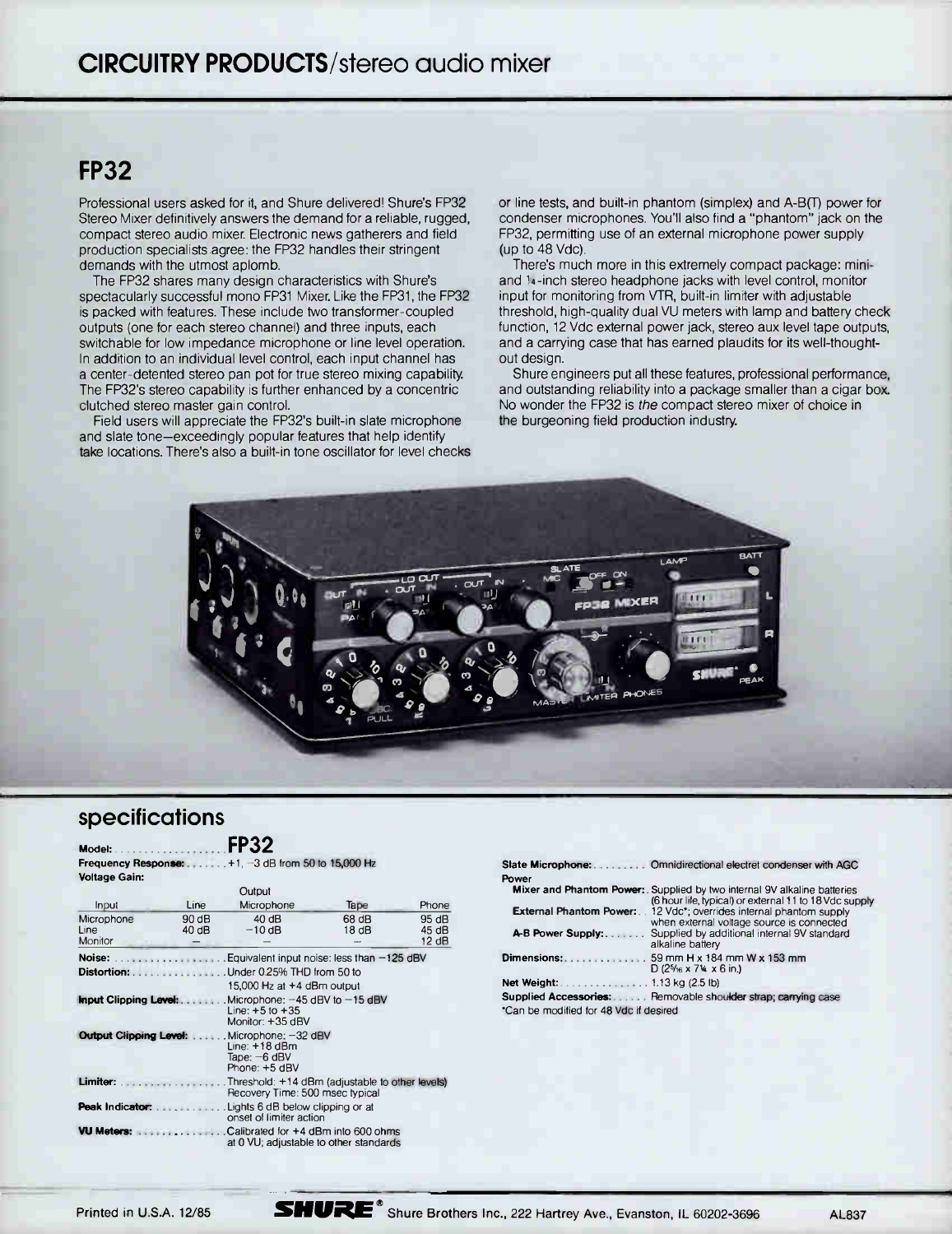## PROFESSIONAL STUDIO/unidirectional and omnidirectional surface-mount microphones

# SM90 and SM91

The SM91 is a surface-mounted, permanently biased condenser microphone with a half-cardioid directional pattern (cardioid in the hemisphere above the mounting surface). It is designed for broadcast and recording as well as installations in meeting rooms, courtrooms, legislative chambers, churches, and stages...anywhere high performance surface-mounted microphones are employed.

Because of its half-cardioid pattern, the SM91 discriminates against sounds originating from the rear, suiting the SM91 for conditions where an omnidirectional "pressure zone" type surface-mounted microphone would be unsuitable. In addition, the unidirectional pattern permits the microphone to operate with much less reverberant pickup and muddiness than omnidirectional models.

The unidirectionality of the SM91 can be a great benefit when it is desirable to isolate a particular vocalist, instrument or group from the rest of an ensemble being recorded. It can also be used for individual instrument pickup such as mounted inside the lid of a grand piano or on the floor next to a bass drum. And because of the

cardioid pickup pattern, no physically isolating barriers are required and directionality is maintained to low frequencies.

The SM91 includes a totally new microphone element developed at Shure. The result is high output, notably accurate sound reproduction over the entire audio frequency range, and off-axis performance comparable to the finest unidirectional microphones.

For those cases where an omnidirectional microphone is preferred or necessary, the SM90 omnidirectional surfacemounted microphone is also available. Mounted in the same housing as the SM91, and using the same electronics pack, the SM90 offers all the esthetic values of the SM91, and all the operational characteristics of an omnidirectional microphone, such as smooth pickup in a 360° pattern allowing a single microphone to be used for a group pickup or where feedback is not a concern.

Both the SM90 and the SM91 are supplied with a low distortion preamplifier which powers the microphones either by batteries or phantom power. A low frequency cut-off switch allows tailoring the response of the SM90 or SM91 to suit the need.



## specifications

#### Models: SM90 and SM91

|                                             | <b>Frequency Response:</b> 20 to 20,000 Hz at 30° incidence to infinite surface                                                                                                                                            |
|---------------------------------------------|----------------------------------------------------------------------------------------------------------------------------------------------------------------------------------------------------------------------------|
|                                             | <b>Polar Pattern:</b> SM90: Omnidirectional in hemisphere above<br>mounting surface                                                                                                                                        |
|                                             | SM91: Half-cardioid (cardioid in hemisphere above<br>mounting surface)                                                                                                                                                     |
| Impedance Rating: .                         | 150 ohms (minimum recommended load: 800 ohms)                                                                                                                                                                              |
| <b>Output Level</b>                         |                                                                                                                                                                                                                            |
| Open Circuit Voltage:                       | SM90: 0.5 mV (-66.0 dB, 0 dB = 1 V/ $\mu$ bar)                                                                                                                                                                             |
|                                             | SM91: 0.35 mV (-69.0 dB, 0 dB = 1 V/ $\mu$ bar)                                                                                                                                                                            |
| Output Noise:<br>and the series of the con- | SM90: 20 db SPL, A-weighted<br>23 dB SPL, weighted per DIN 45 405                                                                                                                                                          |
|                                             | SM91: 23 dB SPL, A-weighted<br>26 dB SPL, weighted per DIN 45 405                                                                                                                                                          |
| Maximum SPL:                                | SM90: 141 dB at 800 ohm load<br>SM91: 144 dB at 800 ohm load                                                                                                                                                               |
| Power:                                      | Battery: Two, 9 Vdc alkaline (approximately 300 hours<br>continuous with fresh batteries)<br>Simplex voltage: 11 to 52 Vdc. 1.8 mA current drain                                                                           |
| Cahio <sup>.</sup>                          | 7.6m (25 ft) two-conductor shielded, small diameter,<br>interconnecting cable with 3-socket miniature<br>Switchcraft connector on each end to mate with<br>microphone output connector and preamplifier<br>input connector |
| Dumensions:                                 | Microphone: $15.2$ mm H x 95.3 mm W x 129 mm D<br>$(\frac{5}{8} \times 3\frac{3}{4} \times 5\frac{3}{32} \text{ in.})$                                                                                                     |
|                                             | Preamplifier: 27 mm H x 60.8 mm W x 112 mm D<br>$(1 \text{ V}_{16} \times 2^{25} \text{ K}_{4} \times 4^{25} \text{ K}_{4} \text{ in.})$                                                                                   |
|                                             |                                                                                                                                                                                                                            |







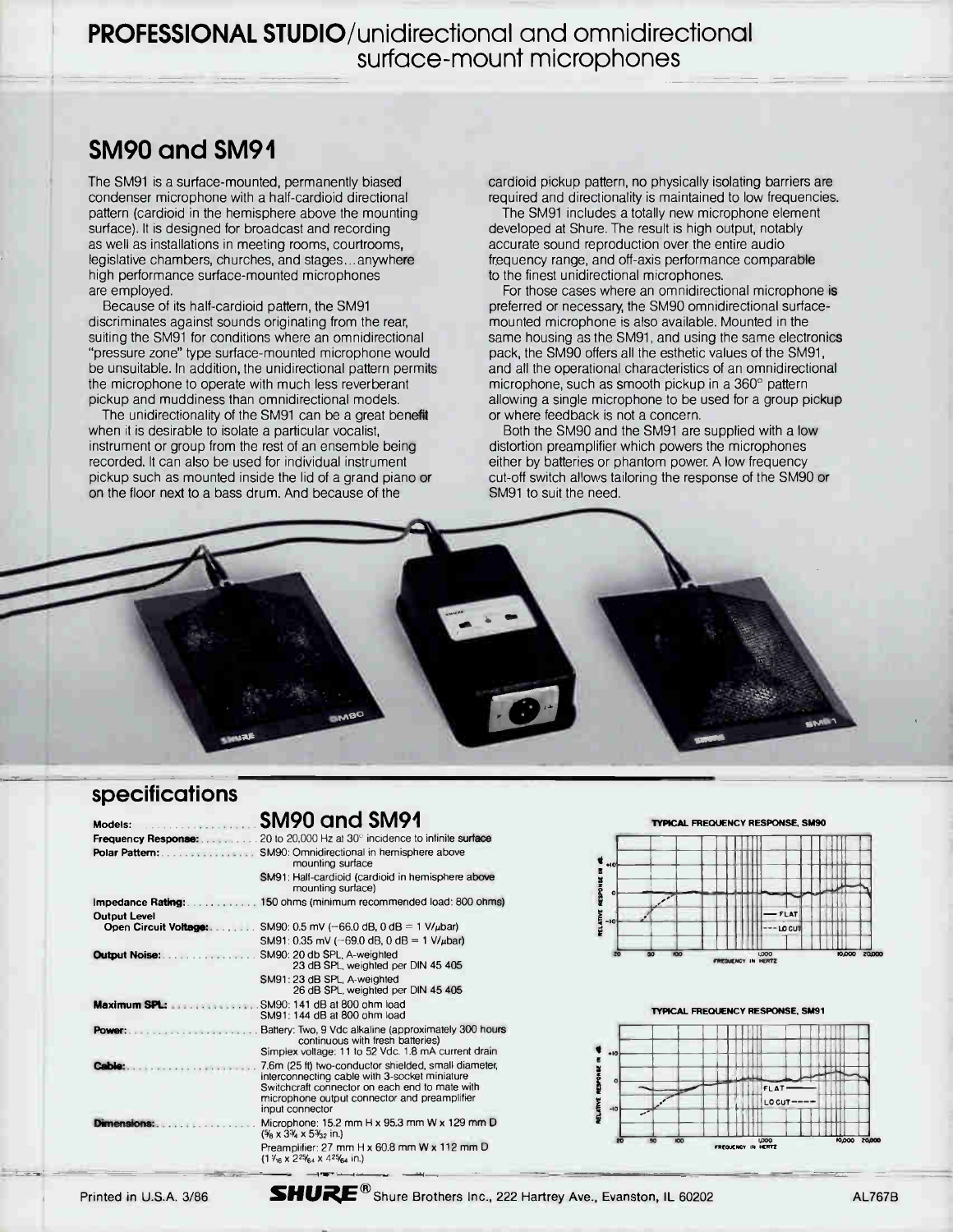# CIRCUITRY PRODUCTS/microphone mixer

# M267

The Shure M267 compact, lightweight professional microphone mixer offers performance and capabilities never before available in a modestly priced professional mixer. It was designed to fill more of the specific needs of broadcasters in both studio and remote applications, recording studios and sound reinforcement. Its outstanding performance and versatility also make it an exceptional choice for use in public address systems and as a studio quality "add-on" mixer for expanding existing facilities.

The M267 has all the features that made the Shure M67 the industry standard mixer, plus additional features and performmance improvements that promise to make it the new industry standard. Features new to the M267 include: peak program limiter—eliminates overload distortion by monitoring program levels and power supply level; simplex (phantom) power—switchable 30 Vdc on all microphone inputs to power condenser microphones; built-in battery pack—switches silently to battery power if ac fails; LED peak indicator—indicates onset of limiting or when program levels approach overload; headphone level control-adjusts monitor volume; gold contact headphone ampl/

line switch—Amplifier position for high level monitoring or Line position for talkback; automatic muting circuit—prevents annoying clicks and thumps when unit is turned on or off; active gain controls—provide lower noise, greater dynamic range and automatic input attenuation; and electronic power supply regulation improved performance on low or high ac line voltage.

Improvements over the M67 include: Gold contact Mic/Line switches—on each XLR input and output, battery check function does not interrupt program; more headphone power; lower distortion and noise; and front panel headphone jack and gold contact tone oscillator switch.

The M267 has the same ruggedness and reliability that made the M67 the top-selling mixer in the industry. It also includes all of these M67 features: transformer balanced inputs and outputs; mix bus; VU meter; low cut filters; low RFI and line noise susceptibility.

With the addition of two brackets (RKC169), the M267 will fit into an M67 rack panel, or it may be mounted in the accessory panel (A268R).



#### specifications

| Model: $\ldots$ , $\ldots$ , $\ldots$ , $\ldots$ , $\ldots$ , $\ldots$                           | M267                                                               |                                                                                 |                                                |
|--------------------------------------------------------------------------------------------------|--------------------------------------------------------------------|---------------------------------------------------------------------------------|------------------------------------------------|
| Frequency Response: $\dots\dots \dots = 2$ dB from 30 to 20,000 Hz                               |                                                                    |                                                                                 |                                                |
| Voltage Gain:  Outputs terminated: line 600 ohms, microphone                                     |                                                                    | 150 ohms, mix bus 3.3 kilohms, headphone<br>200 ohms, tip-sleeve, ring-sleeve   |                                                |
| Input                                                                                            | Line                                                               | Output<br>Microphone                                                            | Mix bus                                        |
| Low-impedance microphone                                                                         | 92 dB                                                              | 42 dB                                                                           | $25$ dB                                        |
| Line                                                                                             | 40dB                                                               | $-10$ dB                                                                        | $-27$ dB                                       |
| Mix bus                                                                                          | $46$ dB                                                            | $-4dB$                                                                          |                                                |
| Noise:                                                                                           |                                                                    | Equivalent input noise: -129.5 dBV<br>Equivalent input hum and noise: - 127 dBV |                                                |
| <b>Distortion:</b> Under 0.35% THD from 30 to 20,000 Hz at                                       | +15 dBm output level                                               |                                                                                 | +15 dBm output; under 0.5% IM distortion up to |
| <b>Input Clipping Level:</b> $\ldots \ldots \ldots$ Microphone: $-32$ dBV to $-5$ dBV (depending | on input control setting)<br>Line: $+20$ dBV<br>Mix bus: $-38$ dBV |                                                                                 |                                                |
| Output Clipping Level: Microphone: -32 dBV                                                       | Line: $+18$ dBm                                                    |                                                                                 |                                                |

|                    | from $-4$ to $+18$ dBm)                                                                                                         |
|--------------------|---------------------------------------------------------------------------------------------------------------------------------|
|                    | Attack Time: 3 msec typical                                                                                                     |
|                    | Recovery Time: 500 msec typical                                                                                                 |
| Peak Indicator:    | Lights 6 dB below clipping or at onset of<br>limiter action                                                                     |
| Simplex Power:     | 30 Vdc open-circuit 3.3 kilohms series resis-<br>tance, input switches in MIC position only                                     |
| Operating Voltage: | .120 or 240 volts, 50/60 Hz. internally<br>switchable                                                                           |
|                    | <b>Battery Operation:</b> Built-in battery compartment uses three readily<br>available 9V alkaline batteries; provides approxi- |
|                    | mately 20 hours of continuous operation                                                                                         |
| Certification:     | UL Listed and CSA listed as Certified                                                                                           |
|                    | $12\frac{5}{32} \times 9$ in.)                                                                                                  |
|                    |                                                                                                                                 |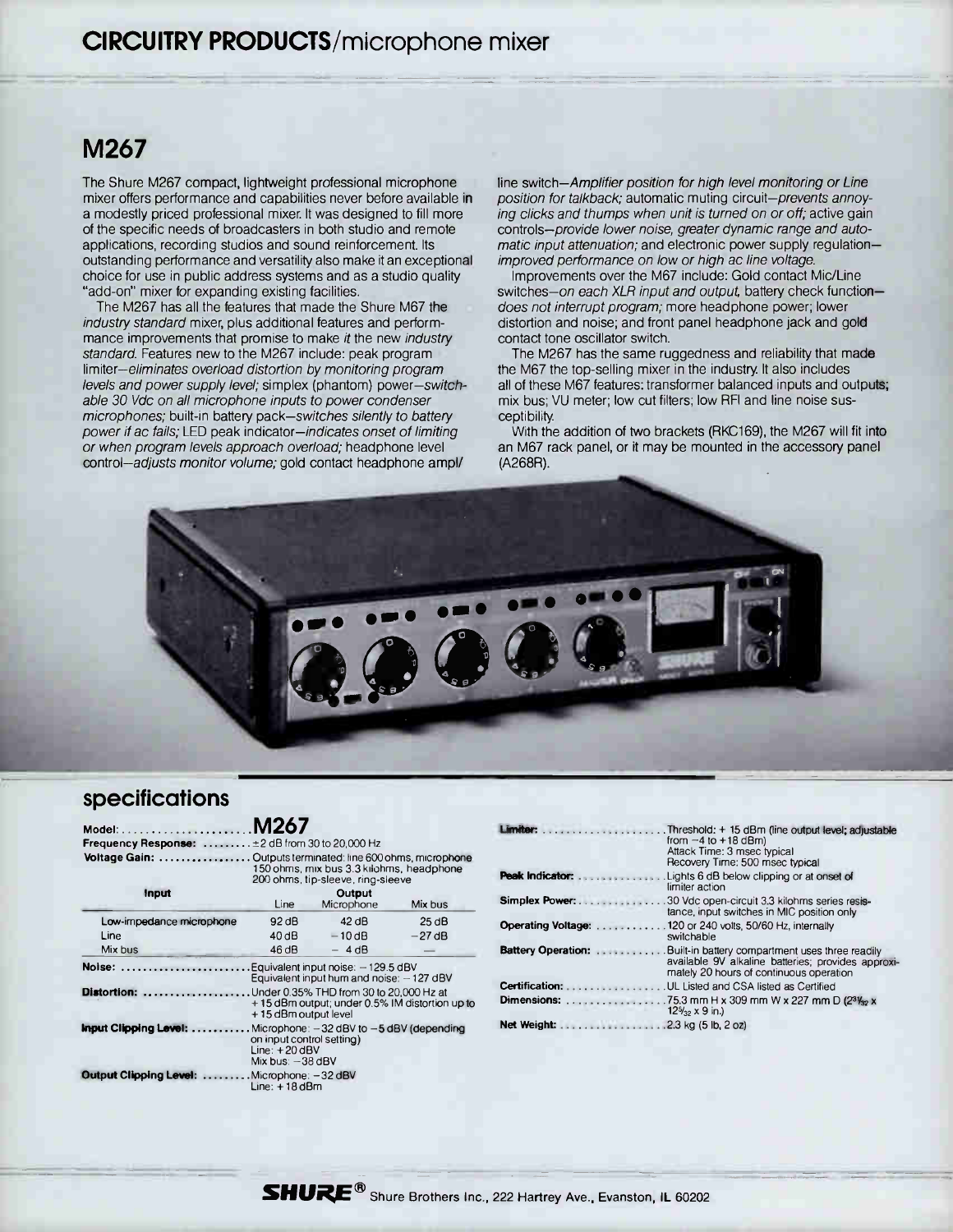PROFESSIONAL/condenser shotgun microphone

# specifications

| Frequency Response: 60 to 20,000 Hz            |                                                                                                                      |
|------------------------------------------------|----------------------------------------------------------------------------------------------------------------------|
|                                                | Polar Pattern: Hypercardioid at low frequencies,<br>lobar at frequencies above 1 kHz                                 |
|                                                | Impedance Rating: 150 ohms rated (100 ohms actual).<br>Minimium recommended load: 800 ohms                           |
| <b>Output Level</b>                            |                                                                                                                      |
| Open Circuit Voltage: -52dB(2.5mV)             |                                                                                                                      |
|                                                | Clipping Level: (at 1,000 Hz, less than 0.5% THD)<br>800-ohm load: -1 dBV (0.89 V)<br>150-ohm load: -12 dBV (0.25 V) |
| Signal-to-Noise Ratio: 79 dB re 94 dB SPL      |                                                                                                                      |
| Maximum SPL: 800-ohm load: 126 dB SPL          | 150-ohm load: 118 dB SPL                                                                                             |
| Output Noise: 15 dB SPL typical, A-weighted    | 19 dB SPL typical, C-weighted                                                                                        |
| Hum Pickup/m0e: Less than 2 dB equivalent SPL  |                                                                                                                      |
|                                                | Power Requirement: Phantom voltage: 11 to 52 Vdc; 2 mA current drain                                                 |
| <b>Connector:</b> Professional three-pin audio |                                                                                                                      |
|                                                | Dimensions: 524 mm L x 20 mm Dia. (20% x 2%2 in.)                                                                    |
| Net Weight: 195 grams (6.9 ounces)             |                                                                                                                      |
|                                                | Supplied Accessories: Carrying Case and Foam Windscreen                                                              |
| Optional Accessories: A89SM Shock Mount        |                                                                                                                      |









2 500 HZ .. 6300 HZ ••• 10 000 HZ







TYPICAL ON-AXIS FREQUENCY RESPONSE



COMPARISON OF 30° and 90° OFF-AXIS RESPONSE OF SM89 (shown at 1.8m [6ft])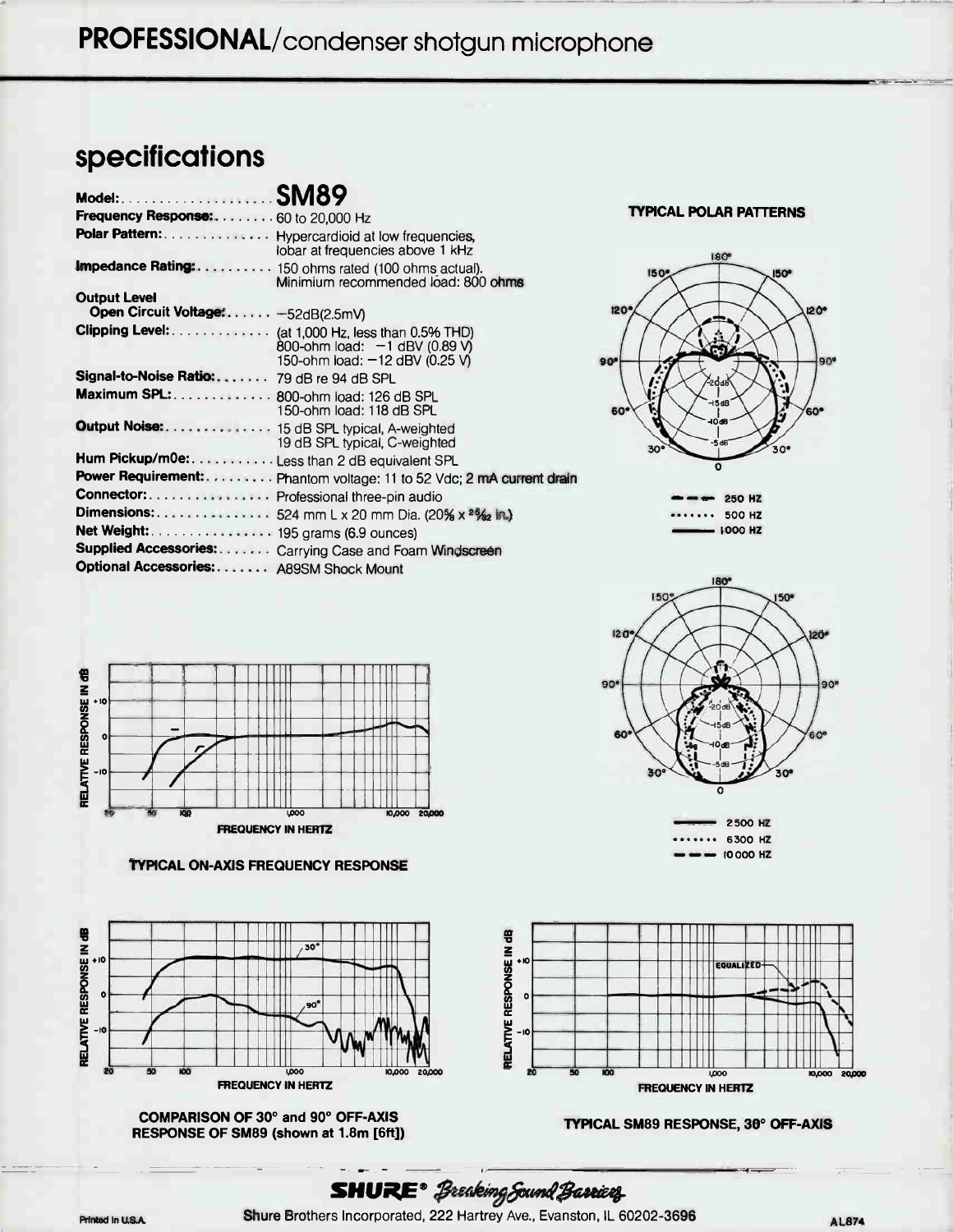# PROFESSIONAL/condenser shotgun microphone

# SM89

**CONTRACTOR** 

Incorporating a truly innovative design, the SM89 was built to fulfill the rigid requirements set down by professional production crews around the world. Designed especially for location film and TV production, theatre sound reinforcement, and spot news coverage, the SM89 features a unique capsule design as well as Shure's exclusive Accu-Port<sup>™</sup> interference tube system. The SM89's highly directional polar pattern and fine-tuned frequency response will discriminate at a distance in favor of desired dialogue or effects and against ambient noise, and will accurately pickup sound without excessive on- or offaxis coloration.

The SM89 is the first professional shotgun microphone to overcome the problem of off-axis coloration. Early shotgun microphone designs showed an overall lack of off-axis frequency response control. This meant that as you got farther off-axis from these microphones, the level not only dropped (as it should have) but the frequency response varied considerably, producing an unnatural sound. Shure engineers devoted themselves to finding a means of controlling the pickup pattern and its off-axis characteristics. Through the development of Shure's Accu-Port<sup>™</sup> design, a microphone whose level drops smoothly and without colorations as you get off axis was created—the SM89.

The SM89's fine off-axis response means that production crews no longer need to make inconvenient compensations (such as special microphone positioning) for offensive off-axis coloration. Additionally, the SM89 is more forgiving of aiming inconsistencies; even at 30 degrees off axis, dialogue is reproduced clearly.

The on-axis frequency response of the SM89 is very smooth and extended (60-20,000 Hz). A slight presence rise adds clarity and intelligibility to speech reproduction. A low frequency rolloff switch selects either 60 Hz or 160 Hz for optimum response, depending on the environment in which the microphone is being used. Low frequency rolloff allows the minimum pickup of wind, mechanical vibration, ambient noise and rumble without affecting voice frequencies.

The SM89 is made of machined, aircraft-grade aluminum for maximum resiliency and durability. It is also extremely lightweight: only 195 grams at the optimum length of 20.6 inches. Weight becomes a significant consideration in applications when a fishpole boom must be held for long periods of time.

The SM89 features a built-in windscreen for "pop" reduction in close-up interview use, and it incorporates a two-piece design for ease of storage and field servicing. And for convenience, the SM89 operates over a wide phantom voltage range (11-52V).

The SM89 comes complete with foam windscreen and rugged, hardshell nylon carrying case. As an optional accessory item for the SM89, Shure has made available the A89SM Shock Mount for use when exceptional freedom from mechanically transmitted noise is required. Three different thread sizes allow the A89SM/SM89 combination to be attached to a boom, fishpole, microphone stand, or almost any fitting likely to be found in professional use.



SM89 with Windscreen and Carrying Case



A89SM Shock Mount Accessory

SHURE<sup>®</sup> Breaking Sound Barriers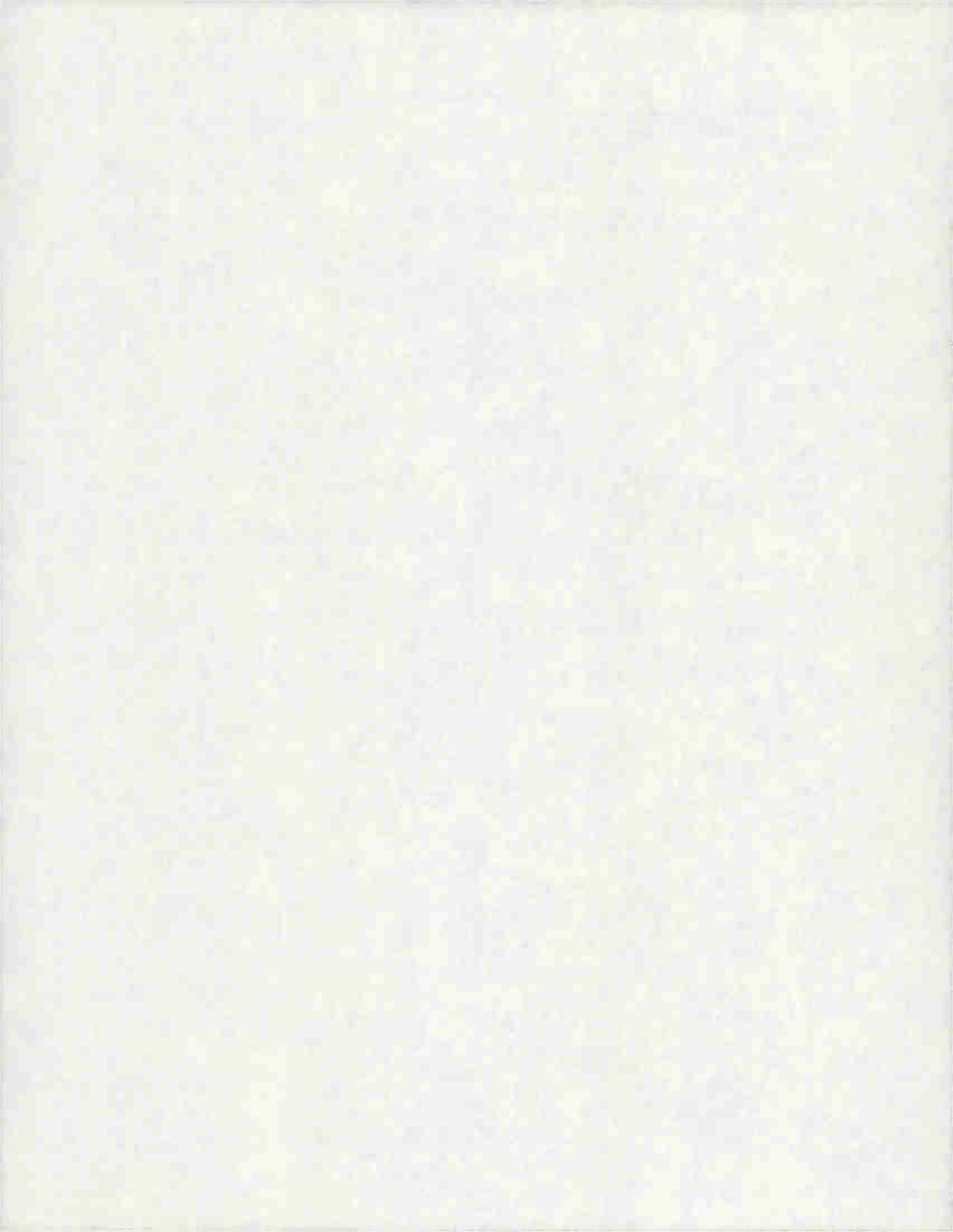

Incorporated

222 Hartrey Avenue Evanston, IL 60204 U.S.A.

MICROPHONES AND ELECTRONIC COMPONENTS

Thank you ...

... for your recent inquiry requesting literature on one of our various products.

Enclosed you will find the information you need to more fully evaluate the Shure product of your choice.

You will find that your local Shure dealers are well informed about the technical features and user benefits of the particular product you are interested in. They will be glad to answer any questions you might have.

If you need any additional help, please call the Shure Customer Services Department (312) 866-2553.

Sincerely Youns,

L. Habich L. Habich<br>Manager, Marketing Communications

LH:IR Encs.

> Phone: (312) 866-2200 Telex: 72-4381 Cable: SHUREMICRO